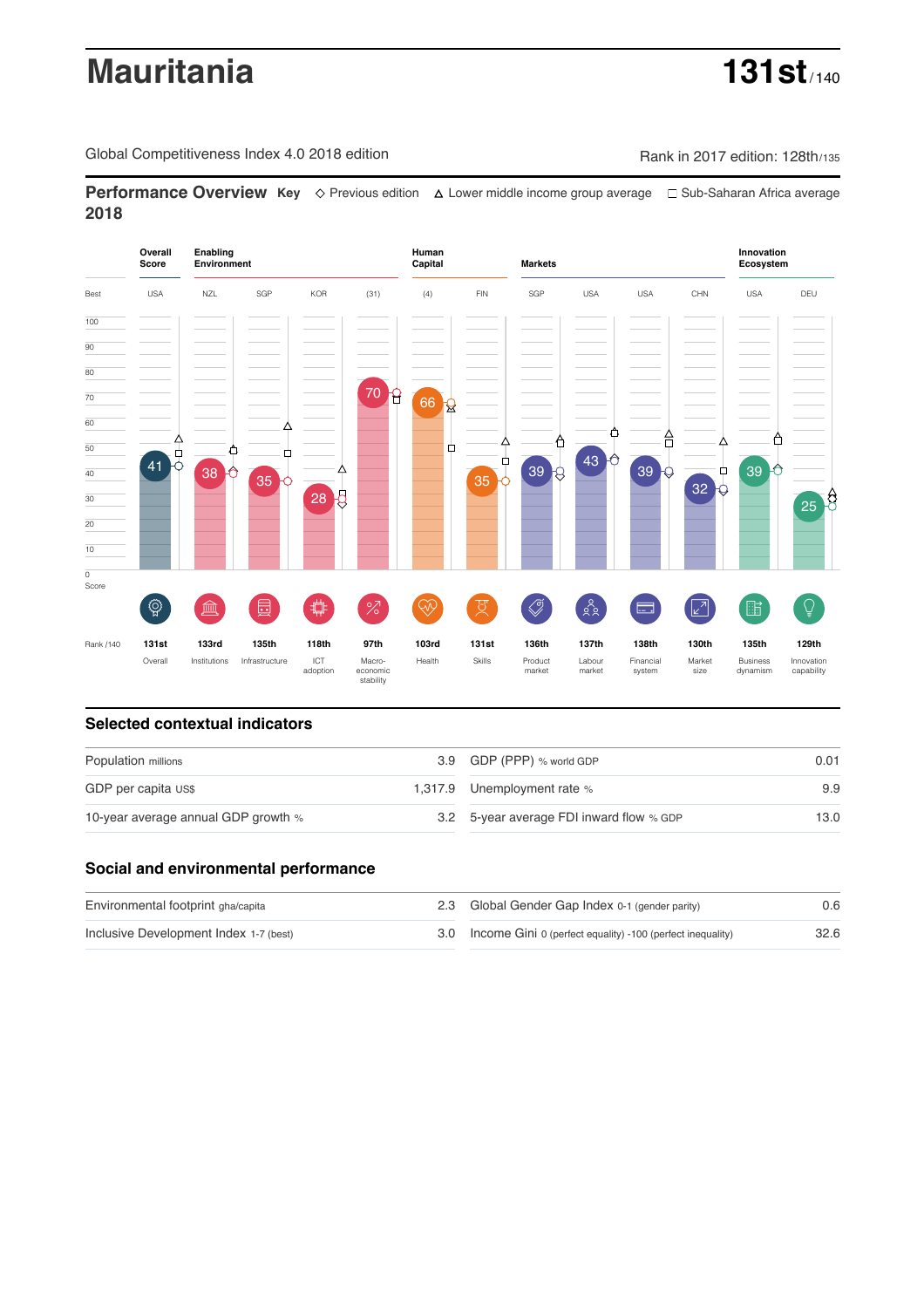# **Mauritania 131st**/140

| <b>Index Component</b>                                                   | Value          | Score *              | Rank/140 | <b>Best Performer</b>       |
|--------------------------------------------------------------------------|----------------|----------------------|----------|-----------------------------|
| Pillar 1: Institutions 0-100 (best)                                      |                | 38.4 $\sqrt{ }$      | 133      | <b>New Zealand</b>          |
| 1.01 Organized crime 1-7 (best)                                          | 5.2            | 69.3 ↑               | 50       | Finland                     |
| 1.02 Homicide rate /100,000 pop.                                         | 9.9            | $68.0 =$             | 115      | Multiple (9)                |
| 1.03 Terrorism incidence 0 (very high) -100 (no incidence)               | 100.0          | $100.0 =$            | 1        | Multiple (24)               |
| 1.04 Reliability of police services 1-7 (best)                           | 4.7            | 62.3 $\uparrow$      | 52       | Finland                     |
| 1.05 Social capital 0-100 (high)                                         | 40.0           | 40.0 $\sqrt{ }$      | 128      | Australia                   |
| 1.06 Budget transparency 0-100 (best)                                    | 38.5           | $38.5 =$             | 110      | Multiple (2)                |
| 1.07 Judicial independence 1-7 (best)                                    | 2.1            | 18.7 ↓               | 134      | Finland                     |
| 1.08 Efficiency of legal framework in challenging regulations 1-7 (best) | 2.1            | 18.3 $\sqrt{ }$      | 132      | Finland                     |
| 1.09 Freedom of the press 0-100 (worst)                                  | 29.1           | 70.9 ↓               | 59       | Norway                      |
| 1.10 Burden of government regulation 1-7 (best)                          | 2.5            | $25.4 \; \downarrow$ | 127      | Singapore                   |
| 1.11 Efficiency of legal framework in settling disputes 1-7 (best)       | 2.2            | 20.2 ↑               | 131      | Singapore                   |
| 1.12 E-Participation Index 0-1 (best)                                    | 0.18           | 18.0 个               | 131      | Multiple (3)                |
| 1.13 Future orientation of government 1-7 (best)                         | 2.1            | 18.7 ↑               | 136      | Singapore                   |
| 1.14 Incidence of corruption 0-100 (best)                                | 28.0           | 28.0 ↑               | 120      | New Zealand                 |
| 1.15 Property rights 1-7 (best)                                          | 2.2            | 20.7 $\sqrt{ }$      | 139      | Finland                     |
| 1.16 Intellectual property protection 1-7 (best)                         | 3.4            | 39.3 $\uparrow$      | 117      | Finland                     |
|                                                                          | 8.0            | 26.7 ↑               | 113      |                             |
| 1.17 Quality of land administration 0-30 (best)                          | 2.2            | 19.9 ↑               |          | Singapore                   |
| 1.18 Strength of auditing and reporting standards 1-7 (best)             |                |                      | 139      | Finland                     |
| 1.19 Conflict of interest regulation 0-10 (best)                         | 5.3            | $53.0 =$             | 84       | Multiple (2)                |
| 1.20 Shareholder governance 0-10 (best)                                  | 4.7            | $47.0 =$             | 90       | Kazakhstan                  |
| 員<br>Pillar 2: Infrastructure 0-100 (best)                               |                | $35.4$ ^             | 135      | Singapore                   |
| 2.01 Road connectivity index 0-100 (best)                                | 50.0           | $50.0 =$             | 91       | <b>United States</b>        |
| 2.02 Quality of roads 1-7 (best)                                         | 2.0            | 17.1 $\uparrow$      | 140      | Singapore                   |
| 2.03 Railroad density km of roads/square km                              | 0.7            | $1.8 =$              | 96       | Multiple (20)               |
| 2.04 Efficiency of train services 1-7 (best)                             | 2.1            | 18.9 $\sqrt{ }$      | 111      | Switzerland                 |
| 2.05 Airport connectivity score                                          | 999.5          | 13.5 $\uparrow$      | 129      | Multiple (8)                |
| 2.06 Efficiency of air transport services 1-7 (best)                     | 2.3            | $21.1 +$             | 138      | Singapore                   |
| 2.07 Liner Shipping Connectivity Index 0-157.1 (best)                    | 9.4            | $9.4$ ↑              | 85       | Multiple (4)                |
| 2.08 Efficiency of seaport services 1-7 (best)                           | 2.3            | $21.9 +$             | 128      | Singapore                   |
| 2.09 Electrification rate % pop.                                         | 31.3           | $31.3$ ↑             | 129      | Multiple (66)               |
| 2.10 Electric power transmission and distribution losses % output        | n/a            | 82.4 $\sqrt{ }$      | n/a      | Multiple (9)                |
| 2.11 Exposure to unsafe drinking water % pop.                            | 33.6           | 67.7 $\uparrow$      | 111      | Multiple (23)               |
| 2.12 Reliability of water supply 1-7 (best)                              | 2.5            | 24.8 ↑               | 130      | Switzerland                 |
| ₩<br>Pillar 3: ICT adoption 0-100 (best)                                 |                | 27.7 ↑               | 118      | Korea, Rep.                 |
| 3.01 Mobile-cellular telephone subscriptions /100 pop.                   | 92.2           | 76.8 ↑               | 106      | Multiple (68)               |
| 3.02 Mobile-broadband subscriptions /100 pop.                            | 30.3           | n/a                  | 111      | <b>United Arab Emirates</b> |
| 3.03 Fixed-broadband Internet subscriptions /100 pop.                    | 0.3            | $0.6$ ↑              | 120      | Switzerland                 |
| 3.04 Fibre Internet subscriptions /100 pop.                              | n/a            | n/a                  | n/a      | Korea, Rep.                 |
| 3.05 Internet users % pop.                                               | 18.0           | 18.0 个               | 123      | Iceland                     |
| ℅<br>Pillar 4: Macroeconomic stability 0-100 (best)                      | $\overline{a}$ | $70.0 =$             | 97       | Multiple (31)               |
| 4.01 Inflation annual % change                                           | 1.9            | $100.0 =$            | 1        | Multiple (74)               |
|                                                                          | 40.0           | $40.0 =$             |          |                             |
| 4.02 Debt dynamics 0-100 (best)                                          |                |                      | 113      | Multiple (36)               |
| Qiy<br>Pillar 5: Health 0-100 (best)                                     |                | 65.6 ↑               | 103      | Multiple (4)                |
| 5.01 Healthy life expectancy years                                       | 61.0           | 65.6 ↑               | 102      | Multiple (4)                |
| 섯<br>Pillar 6: Skills 0-100 (best)                                       |                | 34.6 ↓               | 131      | <b>Finland</b>              |
| 6.01 Mean years of schooling Years                                       | 3.8            | $25.1 =$             | 128      | Finland                     |
| 6.02 Extent of staff training 1-7 (best)                                 | 2.4            | 24.1 ↑               | 140      | Switzerland                 |
| 6.03 Quality of vocational training 1-7 (best)                           | 3.5            | 41.1 $\sqrt{ }$      | 114      | Switzerland                 |
| 6.04 Skillset of graduates 1-7 (best)                                    | 2.9            | 32.2 $\uparrow$      | 134      | Switzerland                 |
| 6.05 Digital skills among population 1-7 (best)                          | 3.9            | 48.1 ↓               | 84       | Sweden                      |
| 6.06 Ease of finding skilled employees 1-7 (best)                        | 3.7            | 44.7 ተ               | 103      | <b>United States</b>        |
| 6.07 School life expectancy Years                                        | 8.3            | 46.4 $\sqrt{ }$      | 137      | Multiple (9)                |
| 6.08 Critical thinking in teaching 1-7 (best)                            | 2.4            | 23.6 个               | 132      | <b>United States</b>        |
| 6.09 Pupil-to-teacher ratio in primary education Ratio                   | 36.4           | $34.1 +$             | 116      | Multiple (6)                |